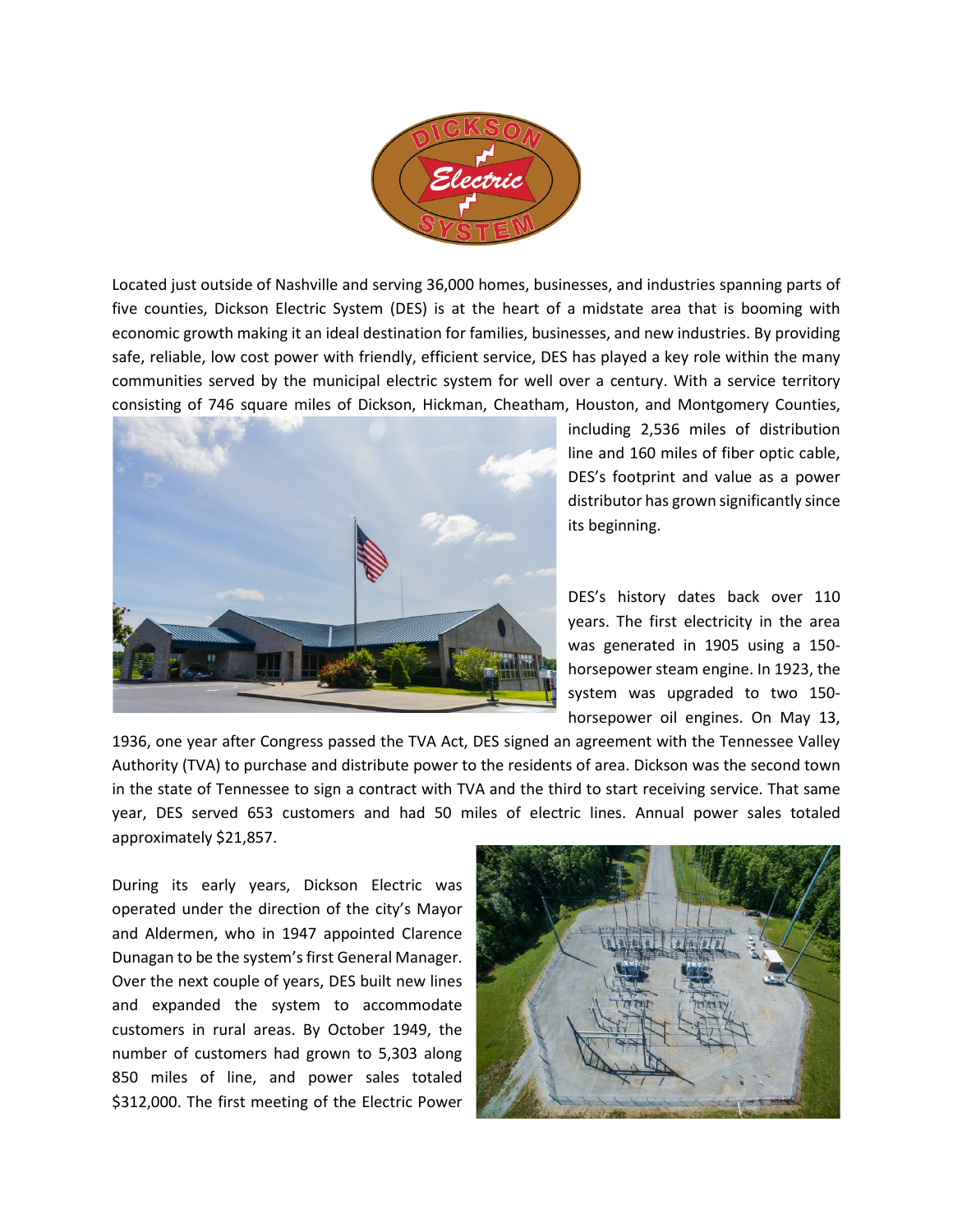Board took place on November 1, 1949. Ten years later, by 1959, the number of customers had nearly doubled totaling 8,000 customers with 1,100 miles of distribution lines.

Throughout its 113-year history, only four men have held the position of General Manager of Dickson Electric System. Mr. Clarence Dunagan was the system's first manager and served in the position until his retirement in 1974. He was quoted as saying "It was a pleasure then to turn the lights on in a house that had never had electricity and have people shout for joy." Mr. Ernest "Ernie" Brown, whose career with Dickson Electric stretched over three decades, held the title of manager from 1974 to 1994. Following Mr. Brown's retirement, Mr. James Peeler was appointed as GM in 1994 after seventeen years as Construction Superintendent. In December 2008, after half of a century of dedicated and distinguished service to the company, Mr. Peeler retired from DES, and Darrell Gillespie took over as General Manager, bringing with him twenty-two years of engineering experience in the utility industry and an innovative approach to leadership and business.

Over the last decade, DES has been among the leaders in the Valley to implement technological advances and upgrade infrastructure. In late 2010, the management team led by Mr. Gillespie and supported by the



DES Power Board began planning the project of installing a fiber optic network to facilitate communication between the main office and each of the eight distribution substations located throughout the system and to support the connections necessary for an Advanced Metering Infrastructure (AMI) system. In December of 2010, DES began their fiber buildout, and the project was completed a few months later in the in the spring of 2011.

Following the fiber installation, DES began their AMI deployment later that year by installing their first advanced meter in August of 2011, completing the project the following May. During this same time, the need for a new operations dispatch control center was identified, laying the groundwork for another major project on the pipeline. After extensive planning and construction, the control center was

completed and DES operations staff moved in during May of 2014, only two short months after the system was hit with the second major ice storm of the winter season.

In addition to technological deployments, infrastructure improvements, and network upgrades, DES management has also focused on identifying ways to improve the experience for the customer. Over the last five years, DES has expanded customer payment options, undergone a complete website redesign, released a customer portal for customers to access their detailed energy usage information, implemented social media sites,

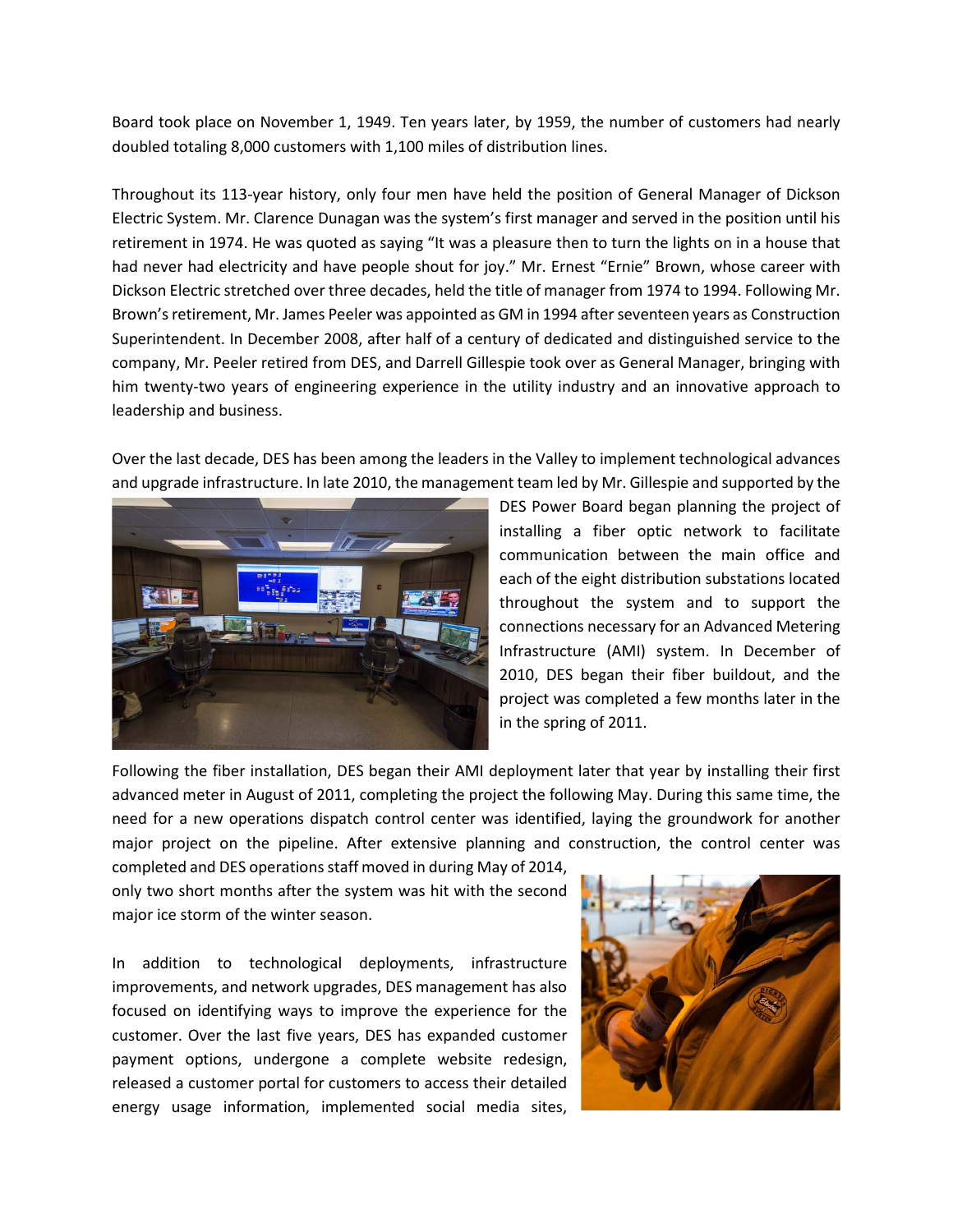launched a prepaid metering option, and completed a major lobby and business office renovation. Several other customer-focused projects lie ahead including a bill redesign, an e-bill option, and additional payment options in the office.



The company's 75 employees are more like a family, coming together for community functions and special causes, and bringing their families together for an annual picnic to celebrate safety- a key objective for Dickson Electric and the management team led by Darrell Gillespie. The importance of safety, both employee safety and community safety, has always been emphasized within the electric industry, but at DES, safety has evolved into a central program dedicated to changing the mindset of every single employee, creating buy-in on every level of the company, and providing tools and opportunities for employees to better educate themselves in order to be best prepared for any possible hurdle in the field or within the workplace. In February of 2010, DES established its first Safety Team, and the first annual Safety Picnic was held in April of 2013 celebrating a company safety record of 1,000 safe days.